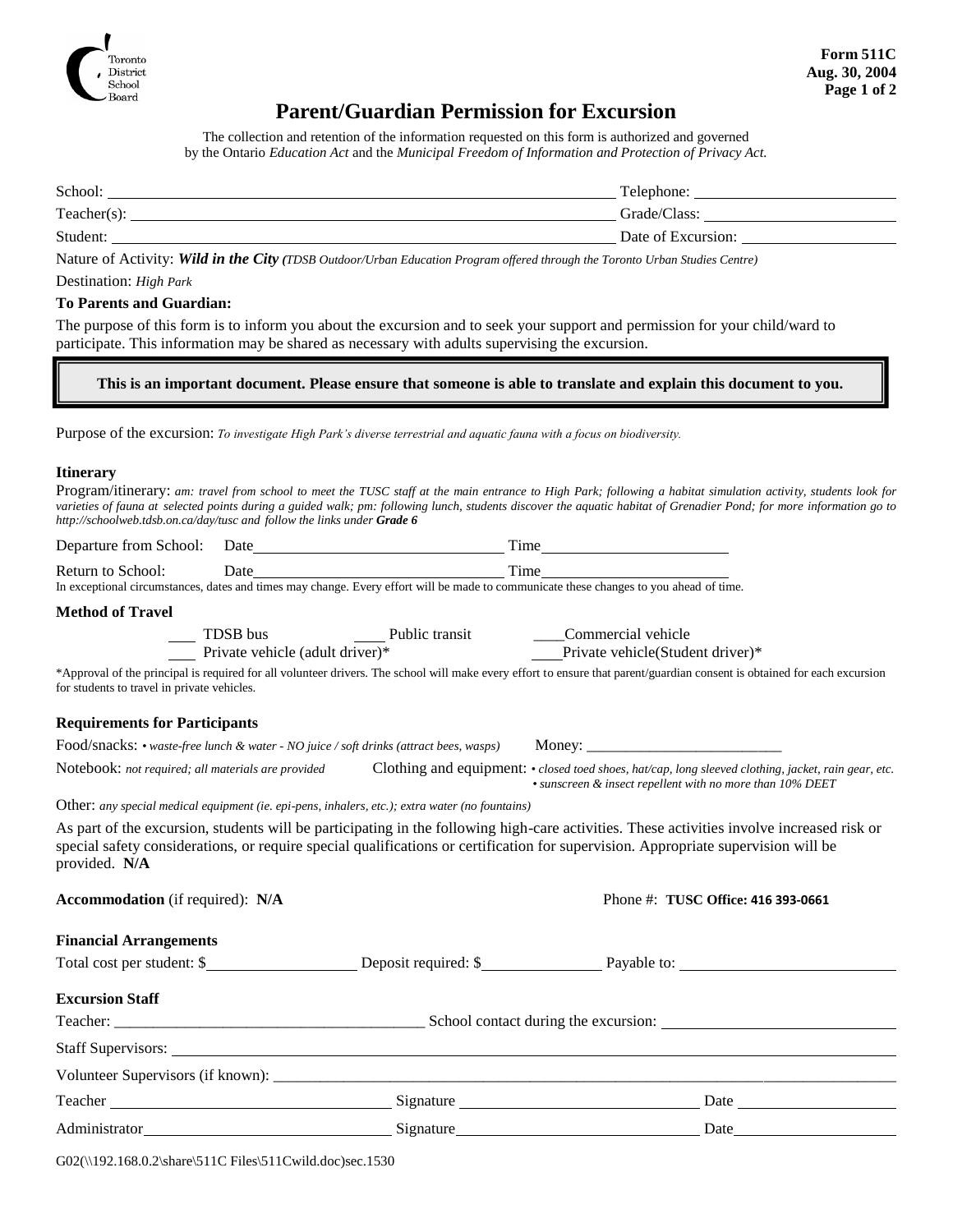

## **Please sign in either the YES or the NO box and return this form to the teacher by:\_\_\_\_\_\_\_\_\_\_\_\_\_\_\_\_\_\_\_\_\_\_\_\_\_\_\_\_\_\_\_**

| in the excursion to:                                                                                                                                                                                                                                                                                                                                                                  |  |  |  |  |
|---------------------------------------------------------------------------------------------------------------------------------------------------------------------------------------------------------------------------------------------------------------------------------------------------------------------------------------------------------------------------------------|--|--|--|--|
| Wild in the City (through the Toronto Urban Studies Centre, TDSB) on (date) ________________________                                                                                                                                                                                                                                                                                  |  |  |  |  |
| Emergency Contact: <u>Emergency Phone Number:</u> Emergency Phone Number:                                                                                                                                                                                                                                                                                                             |  |  |  |  |
| I/we give permission for my/our child/ward to be transported in a private vehicle (adult driver) ____, private vehicle<br>(student driver)_____ who has been authorized by the principal.                                                                                                                                                                                             |  |  |  |  |
|                                                                                                                                                                                                                                                                                                                                                                                       |  |  |  |  |
| Is there any change in medical information or a medical reason why your child should not participate in the activity, or which may<br>lead him/her to require special attention during the activity?                                                                                                                                                                                  |  |  |  |  |
|                                                                                                                                                                                                                                                                                                                                                                                       |  |  |  |  |
| Should it become necessary for my/our child/ward to have medical care, I/we hereby give the teacher permission to use her/his best<br>judgment in obtaining the best of such service for my/our child/ward. I/we understand that any cost will be my/our responsibility. I/we<br>also understand that in the event of illness or accident, I/we will be notified as soon as possible. |  |  |  |  |
| Name of Parent/Guardian<br>(printed name of parent/guardian)                                                                                                                                                                                                                                                                                                                          |  |  |  |  |
|                                                                                                                                                                                                                                                                                                                                                                                       |  |  |  |  |
| (or student, if 18 years old or older)<br>For students 18 years old or older, it is strongly recommended that the parent/guardian also sign this form.                                                                                                                                                                                                                                |  |  |  |  |
|                                                                                                                                                                                                                                                                                                                                                                                       |  |  |  |  |
| I wish to volunteer on this trip:<br>$Yes$ <sub>_________</sub>                                                                                                                                                                                                                                                                                                                       |  |  |  |  |
| Today's date:                                                                                                                                                                                                                                                                                                                                                                         |  |  |  |  |
| (or student, if 18 years old or older)                                                                                                                                                                                                                                                                                                                                                |  |  |  |  |
|                                                                                                                                                                                                                                                                                                                                                                                       |  |  |  |  |
|                                                                                                                                                                                                                                                                                                                                                                                       |  |  |  |  |
| , to                                                                                                                                                                                                                                                                                                                                                                                  |  |  |  |  |
| participate in the excursion to Wild in the City (through the Toronto Urban Studies Centre, TDSB)<br>on                                                                                                                                                                                                                                                                               |  |  |  |  |
| $(data)$ $(date)$                                                                                                                                                                                                                                                                                                                                                                     |  |  |  |  |
|                                                                                                                                                                                                                                                                                                                                                                                       |  |  |  |  |
| (printed name of parent/guardian)                                                                                                                                                                                                                                                                                                                                                     |  |  |  |  |
| Signature of Parent/Guardian<br><u>Land Communication</u>                                                                                                                                                                                                                                                                                                                             |  |  |  |  |
| (or student, if 18 years old or older)                                                                                                                                                                                                                                                                                                                                                |  |  |  |  |